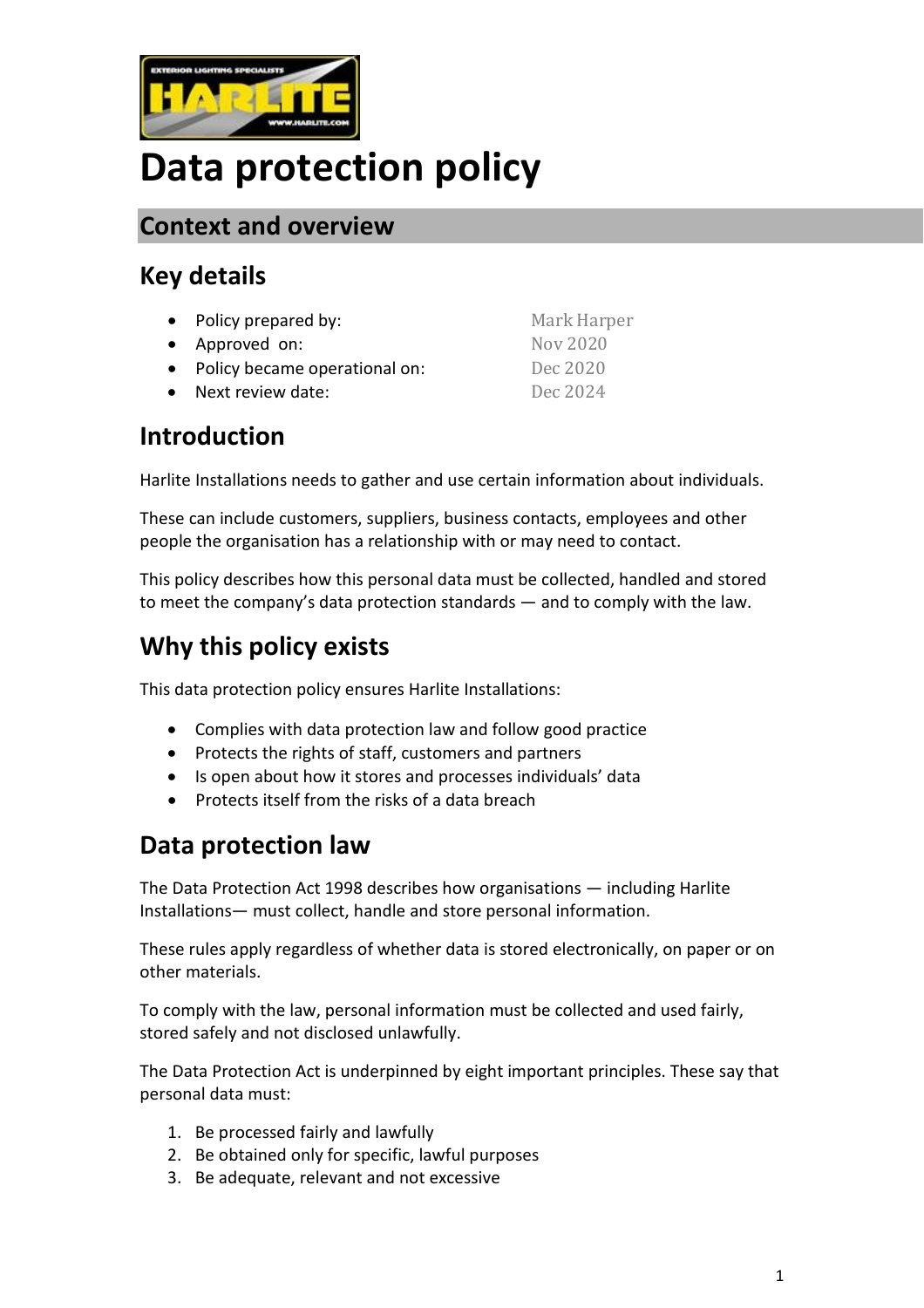

- 4. Be accurate and kept up to date
- 5. Not be held for any longer than necessary
- 6. Processed in accordance with the rights of data subjects
- 7. Be protected in appropriate ways
- 8. Not be transferred outside the European Economic Area (EEA), unless that country or territory also ensures an adequate level of protection

## **People, risks and responsibilities**

#### **Policy scope**

This policy applies to:

- The head office of Harlite installations
- All staff and volunteers of Harlite installations
- All contractors, suppliers and other people working on behalf of Harlite installations

It applies to all data that the company holds relating to identifiable individuals, even if that information technically falls outside of the Data Protection Act 1998. This can include:

- Names of individuals
- Postal addresses
- Email addresses
- Telephone numbers
- …plus any other information relating to individuals

## **Data protection risks**

This policy helps to protect Harlite installations from some very real data security risks, including:

- **Breaches of confidentiality.** For instance, information being given out inappropriately.
- **Failing to offer choice.** For instance, all individuals should be free to choose how the company uses data relating to them.
- **Reputational damage.** For instance, the company could suffer if hackers successfully gained access to sensitive data.

## **Responsibilities**

Everyone who works for or with Harlite installations has some responsibility for ensuring data is collected, stored and handled appropriately.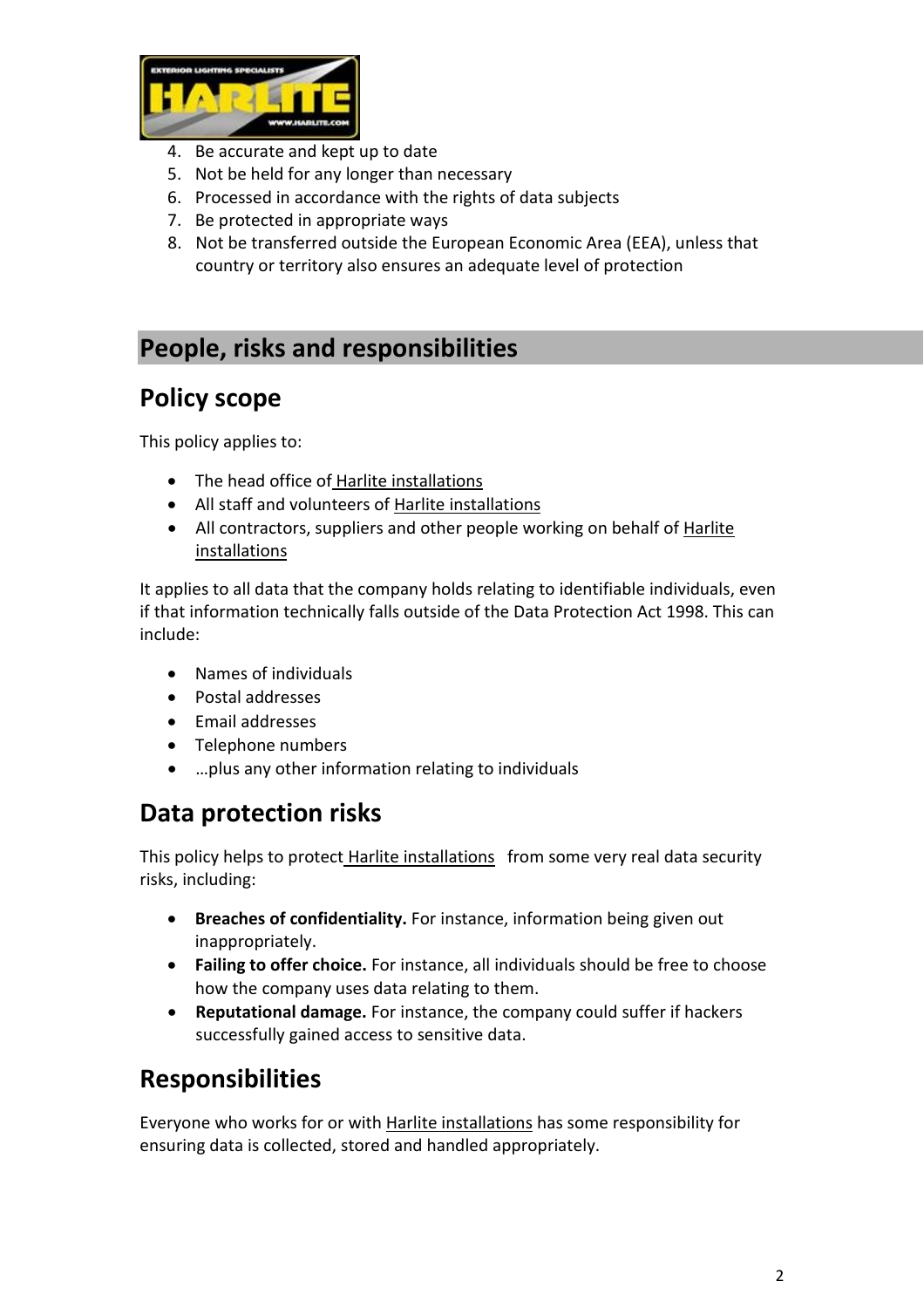

Each individual that handles personal data must ensure that it is handled and processed in line with this policy and data protection principles.

However, these people have key areas of responsibility:

- The **director** is ultimately responsible for ensuring that Harlite installations meets its legal obligations.
- The **[data protection officer], Mark Harper,** is responsible for:
	- o Keeping employees updated about data protection responsibilities, risks and issues.
	- o Reviewing all data protection procedures and related policies, in line with an agreed schedule.
	- o Arranging data protection training and advice for the people covered by this policy.
	- o Handling data protection questions from staff and anyone else covered by this policy.
	- o Dealing with requests from individuals to see the data Harlite installations holds about them (also called 'subject access requests').
	- o Checking and approving any contracts or agreements with third parties that may handle the company's sensitive data.
- The **[IT manager], James Webster,** is responsible for:
	- o Ensuring all systems, services and equipment used for storing data meet acceptable security standards.
	- o Performing regular checks and scans to ensure security hardware and software is functioning properly.
	- o Evaluating any third-party services the company is considering using to store or process data. For instance, cloud computing services.

## **General staff guidelines**

- The only people able to access data covered by this policy should be those who **need it for their work**.
- Data **should not be shared informally**. When access to confidential information is required, employees can request it from their line managers.
- Harlite installations **will provide training** to all employees to help them understand their responsibilities when handling data.
- Employees should keep all data secure, by taking sensible precautions and following the guidelines below.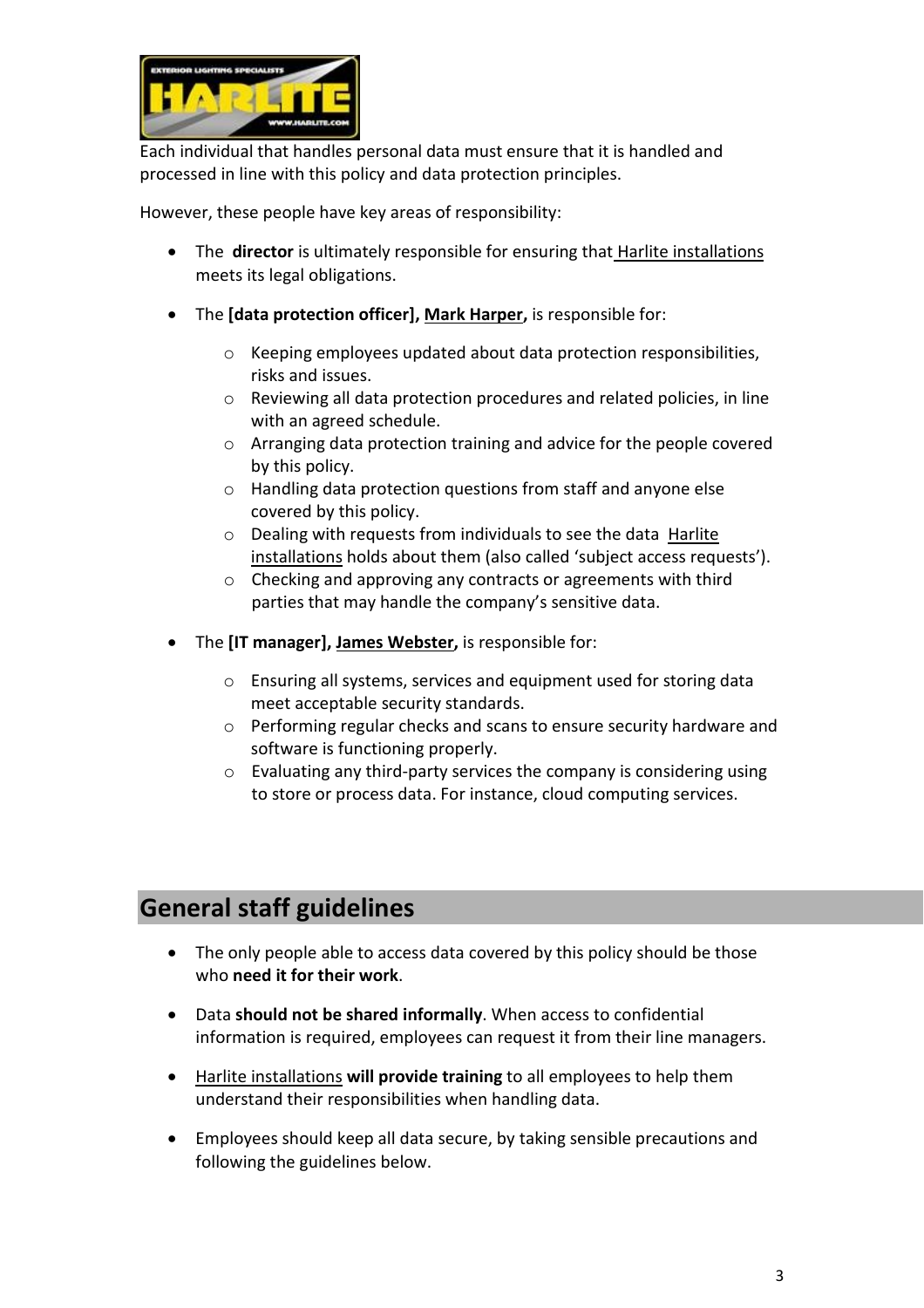

- In particular, **strong passwords must be used** and they should never be shared.
- Personal data **should not be disclosed** to unauthorised people, either within the company or externally.
- Data should be **regularly reviewed and updated** if it is found to be out of date. If no longer required, it should be deleted and disposed of.
- Employees **should request help** from their line manager or the data protection officer if they are unsure about any aspect of data protection.

#### **Data storage**

These rules describe how and where data should be safely stored. Questions about storing data safely can be directed to the IT manager or data controller.

When data is **stored on paper,** it should be kept in a secure place where unauthorised people cannot see it.

These guidelines also apply to data that is usually stored electronically but has been printed out for some reason:

- When not required, the paper or files should be kept **in a locked drawer or filing cabinet**.
- Employees should make sure paper and printouts are **not left where unauthorised people could see them**, like on a printer.
- **Data printouts should be shredded** and disposed of securely when no longer required.

When data is **stored electronically**, it must be protected from unauthorised access, accidental deletion and malicious hacking attempts:

- Data should be **protected by strong passwords** that are changed regularly and never shared between employees.
- If data is **stored on removable media** (like a CD or DVD), these should be kept locked away securely when not being used.
- Data should only be stored on **designated drives and servers**, and should only be uploaded to an **approved cloud computing services**.
- Servers containing personal data should be **sited in a secure location**, away from general office space.